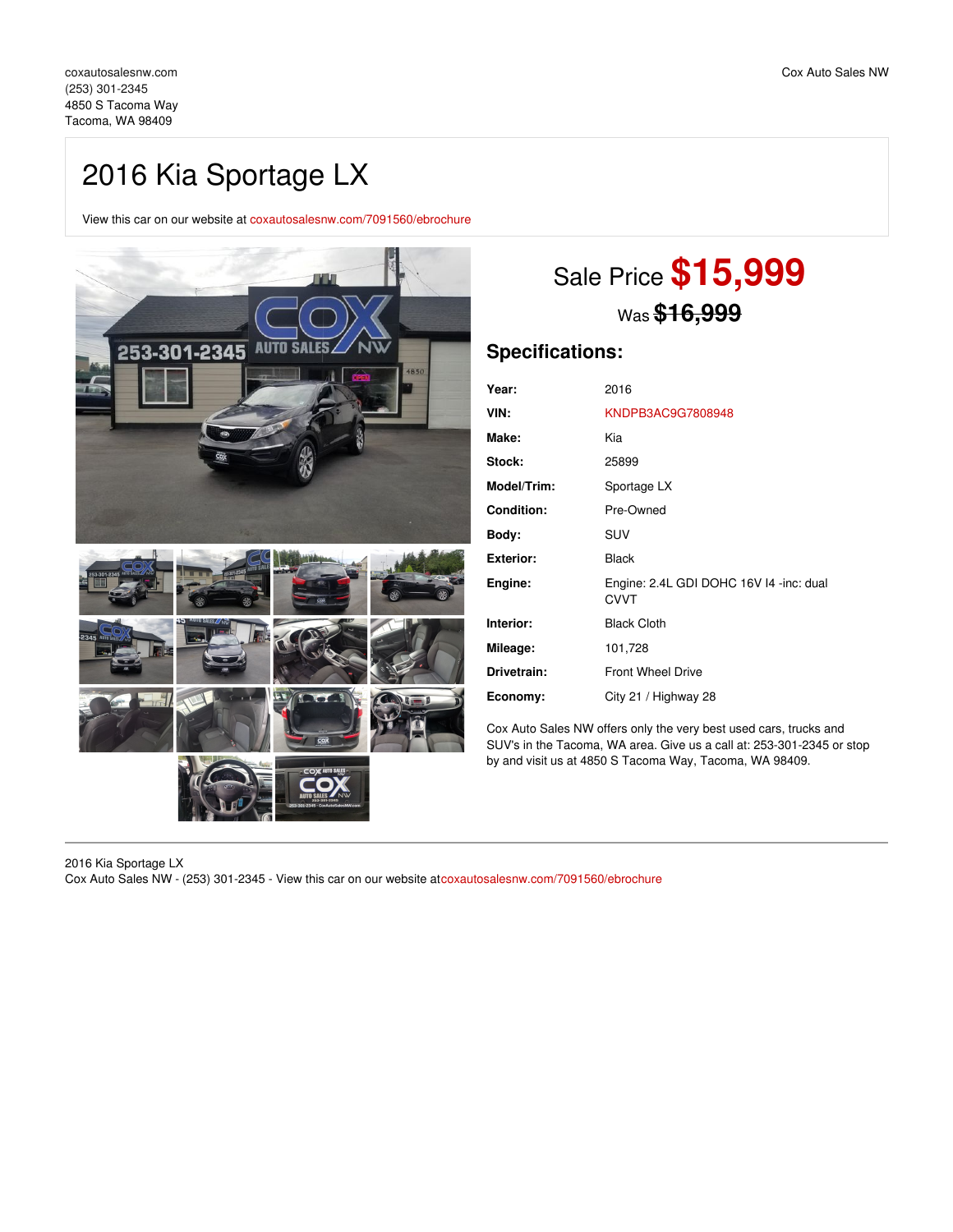

#### 2016 Kia Sportage LX

Cox Auto Sales NW - (253) 301-2345 - View this car on our website at[coxautosalesnw.com/7091560/ebrochure](https://coxautosalesnw.com/vehicle/7091560/2016-kia-sportage-lx-tacoma-wa-98409/7091560/ebrochure)

### **Installed Options**

### **Interior**

- 2 Seatback Storage Pockets- 3 12V DC Power Outlets
- 4-Way Passenger Seat -inc: Manual Recline and Fore/Aft Movement
- 6-Way Driver Seat -inc: Manual Recline, Height Adjustment and Fore/Aft Movement
- 60-40 Folding Split-Bench Front Facing Manual Reclining Fold Forward Seatback Rear Seat
- Air Filtration- Analog Appearance- Cargo Area Concealed Storage- Cargo Space Lights
- Carpet Floor Trim- Cloth Seat Trim- Cruise Control w/Steering Wheel Controls
- Day-Night Rearview Mirror- Delayed Accessory Power- Driver And Passenger Door Bins
- Driver And Passenger Visor Vanity Mirrors w/Driver And Passenger Auxiliary Mirror
- Driver Foot Rest- Engine Immobilizer- FOB Controls -inc: Cargo Access
- Fade-To-Off Interior Lighting
- Front Bucket Seats -inc: 6-way adjustable driver seat and 4-way adjustable passenger seat
- Front Center Armrest- Front Cupholder- Front Map Lights- Full Carpet Floor Covering - Full Cloth Headliner
- 
- Full Floor Console w/Covered Storage, Mini Overhead Console w/Storage and 3 12V DC Power Outlets
- Gauges -inc: Speedometer, Odometer, Engine Coolant Temp, Tachometer and Trip Odometer
- HVAC -inc: Underseat Ducts and Console Ducts Illuminated Glove Box
- Interior Trim -inc: Chrome/Metal-Look Interior Accents
- Manual Adjustable Front Head Restraints and Manual Adjustable Rear Head Restraints
- Manual Air Conditioning- Manual Tilt/Telescoping Steering Column
- Outside Temp Gauge- Perimeter Alarm
- Power 1st Row Windows w/Driver 1-Touch Down Power Door Locks w/Autolock Feature
- Power Rear Windows- Rear Cupholder
- Remote Keyless Entry w/Integrated Key Transmitter, Illuminated Entry, Illuminated Ignition Switch and Panic Button
- Remote Releases -Inc: Mechanical Fuel- Urethane Gear Shifter Material
- Vinyl Door Trim Insert